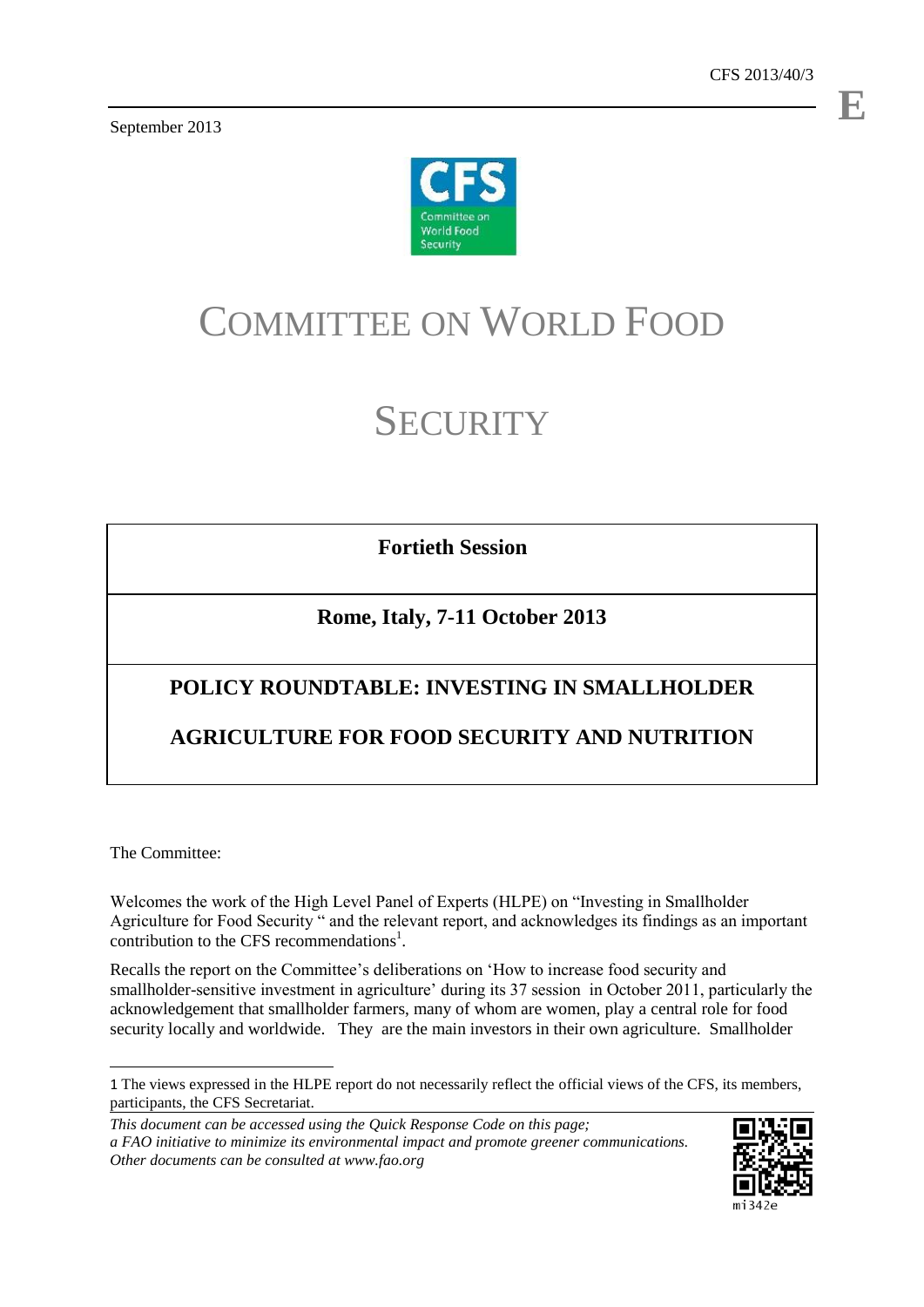agriculture provides a range of other benefits such as helping to maintain employment, reduce poverty, and enhance the sustainable management of natural resources.

In order to address constraints on investment in smallholder agriculture<sup>[2](#page-1-0)</sup> in general, with, special attention to those faced by women and youth, and thereby improve food security and nutrition, the CFS encourages governments, together with smallholder organizations and other national and international stakeholders (civil society ,local organisations, private sector and international development partners), to:

## *Enable national policies, agricultural governance and their evidence base:*

- 1. Build a country-owned vision for smallholder agriculture, in the context of broad based national and agricultural development , that positions smallholder agriculture firmly within integrated policies and strategies, that includes and integrates smallholders into efficient markets, that is articulated together with all stakeholders, especially smallholder farmers, their organisations and their representatives, in the context of sustainable development, transparent national and global political and rights-based processes and guidelines.
- 2. Guided by this vision, revisit agricultural, urban and rural sector policies, strategies and budgets, with particular attention to promoting smallholder access - especially for women - to productive assets, local, national and regional markets, appropriate training, research, technology and farm support services.
- 3. Support the review, financing and implementation of smallholder inclusive, gender-sensitive, multi-sectoral, policies and strategies, with a particular supporting role by international development partners and especially IFAD, FAO and WFP, the World Bank, bilateral funding agencies and regional development banks.
- 4. Mainstream gender equality and women's empowerment within the country-led vision and strategy for development and agriculture, to support the critical role of women and address the specific needs and constraints faced by both women and men smallholder farmers.
- 5. Address constraints to engaging young women and men in smallholder agriculture, as well as in related non-farm rural sectors, through policy interventions. These include upgrading rural education and training systems.
- 6. Explore geographically inclusive territorial development as an approach to effectively coordinate cross-sectoral public and private investments, in particular in smallholder agriculture as well as in the non-farm economy.
- 7. Improve agricultural governance through a multi-sectoral approach, with particular focus on smallholder agriculture, ensuring adequate participation of all relevant organisations, especially those representing smallholder farmers. This involves developing context specific solutions for smallholder-sensitive public and private investments. . Consider experiences such as the Comprehensive African Agricultural Development Programme (CAADP), the Global Agriculture and Food Security Programme (GAFSP) and others.
- 8. Promote legal recognition and respect of the rights of smallholder farmers including the right to organize democratically and to have voice in policy debates, with gender- and age-balanced representation - and the need for farmers' organizations to be strengthened to achieve this. Build political support through inclusive participatory processes that engage smallholders; women, youth, private sector, and other representative organizations.
- 9. Improve the collection, transparency and access to data, including sex-disaggregated data. Stepup evidence-based analyses to document the state of smallholder agriculture; its diverse

<span id="page-1-0"></span>-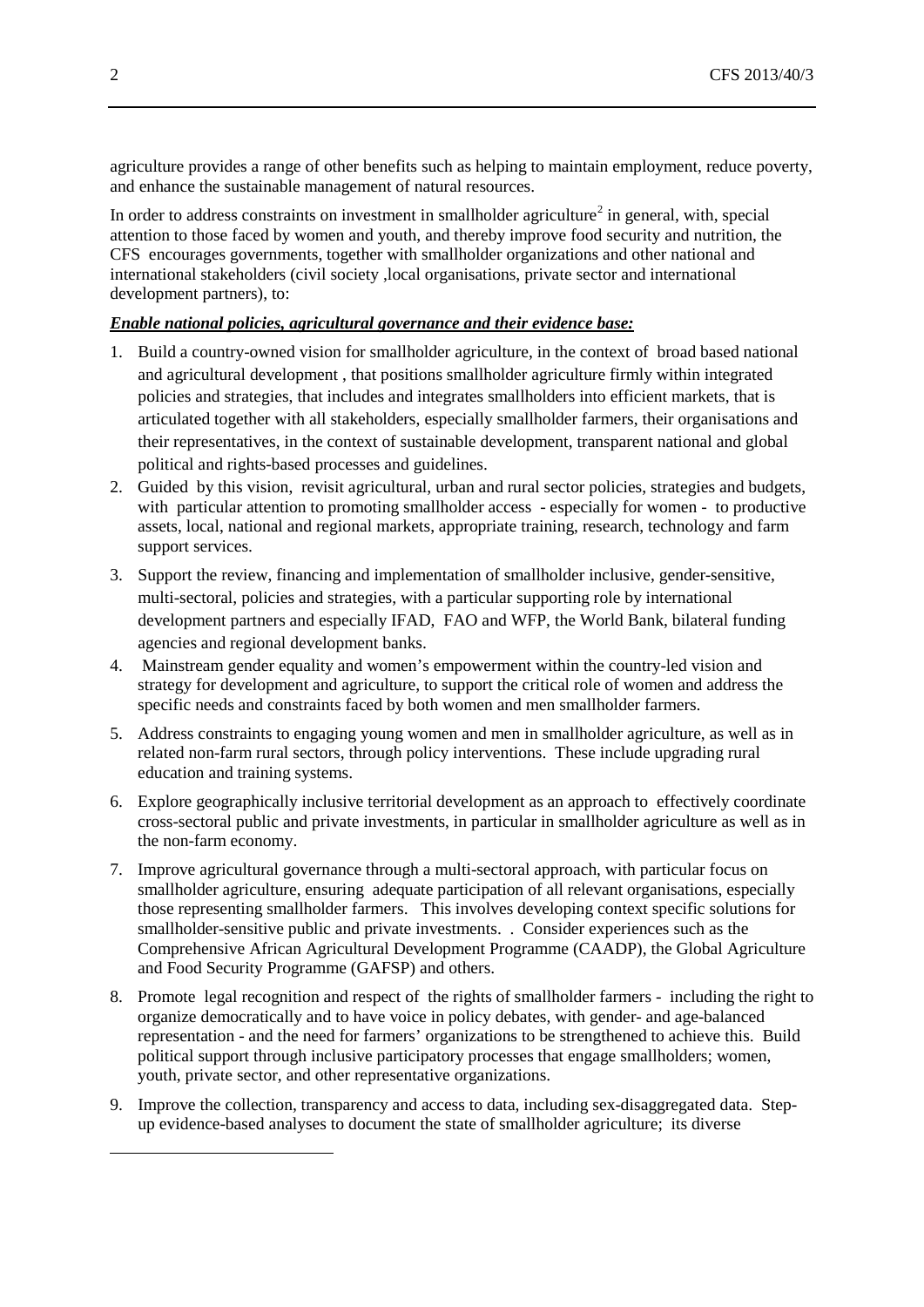typologies, its incentives and constraints, its transformation trajectories and its contributions to food security and nutrition

## *Promote access to assets, public goods, social services, research and extension and technology*

#### *Access to assets*

10. Promote access to and control (i.e. breeding, production, conservation, purchase, exchange, sale and use) by smallholders - in particular women farmers - over the seeds they need, both for indigenous crops and modern varieties. Strengthen information and technology transfer related to practical on-farm implementation, including on provision of support in-situ and ex-situ conservation and development of agricultural biodiversity by smallholders themselves and by research and extension systems, in line with sustainable agricultural objectives and good practices. Create opportunities for integration of smallholder farmers into international mechanisms and processes to access genetic resources for food and agriculture.

11. Strive to ensure responsible governance of land and natural resources with emphasis on securing access and tenure for smallholders , particularly women, in accordance with the Voluntary Guidelines on Responsible Governance of Tenure of Land, Fisheries and Forests as well as other country-led measures with similar objectives. Solutions need to be country and context specific and consistent with existing obligations under national and international law. A related need is to strengthen local institutions dealing with regulation of such access and use of natural resources, particularly by smallholders and women.

### *Access to public goods, social services, research, extension and technology*

12. Provide sufficient public investment and encourage private investment in, among others; water management and soil conservation, specifically in support of smallholders' own investments; transport and infrastructure such as feeder roads, energy, post-harvest handling infrastructure; and rural electrification and telecommunication grids.

13. Provide gender-sensitive public investment and promote private investments in health and reproductive services, child care, nutrition, education and capacity development, social protection, water and sanitation, to enhance food security and nutrition, health and productivity, and reduce smallholder poverty.

14. Strengthen participatory research, extension and farming service systems, particularly those that respond to the specific needs of smallholders, and women farmers, to increase their productivity, diversify their production, and enhance its nutritional value and build their resilience according to the tenets of sustainable development. The approach is ideally that of building on farmers' traditional knowledge and combining this with findings of scientific research.

15. Promote access to available technologies that help improve the quality of small farmers' production chain. Ensure access for small farmers to the programs and supplies needed to comply with national sanitary and phyto-sanitary regulations.

### *Enable investment, access to markets, productive services and resources*

16*. Promote a good investment climate***.** Improve policies, markets and institutions to create a conducive policy environment for smallholders. Mitigate excessive price volatility and nontransferable smallholder risks using public policy instruments in accordance with international commitments. Ensure legal and fair business practices amongst all parties with special attention to value chain contracts. Enable smallholders to be full participants in value chains by encouraging, inter alia, business and numeracy training.. This calls for a continued development of policy measures and technical guidelines and tools for contract farming and public–private partnerships in consultation with